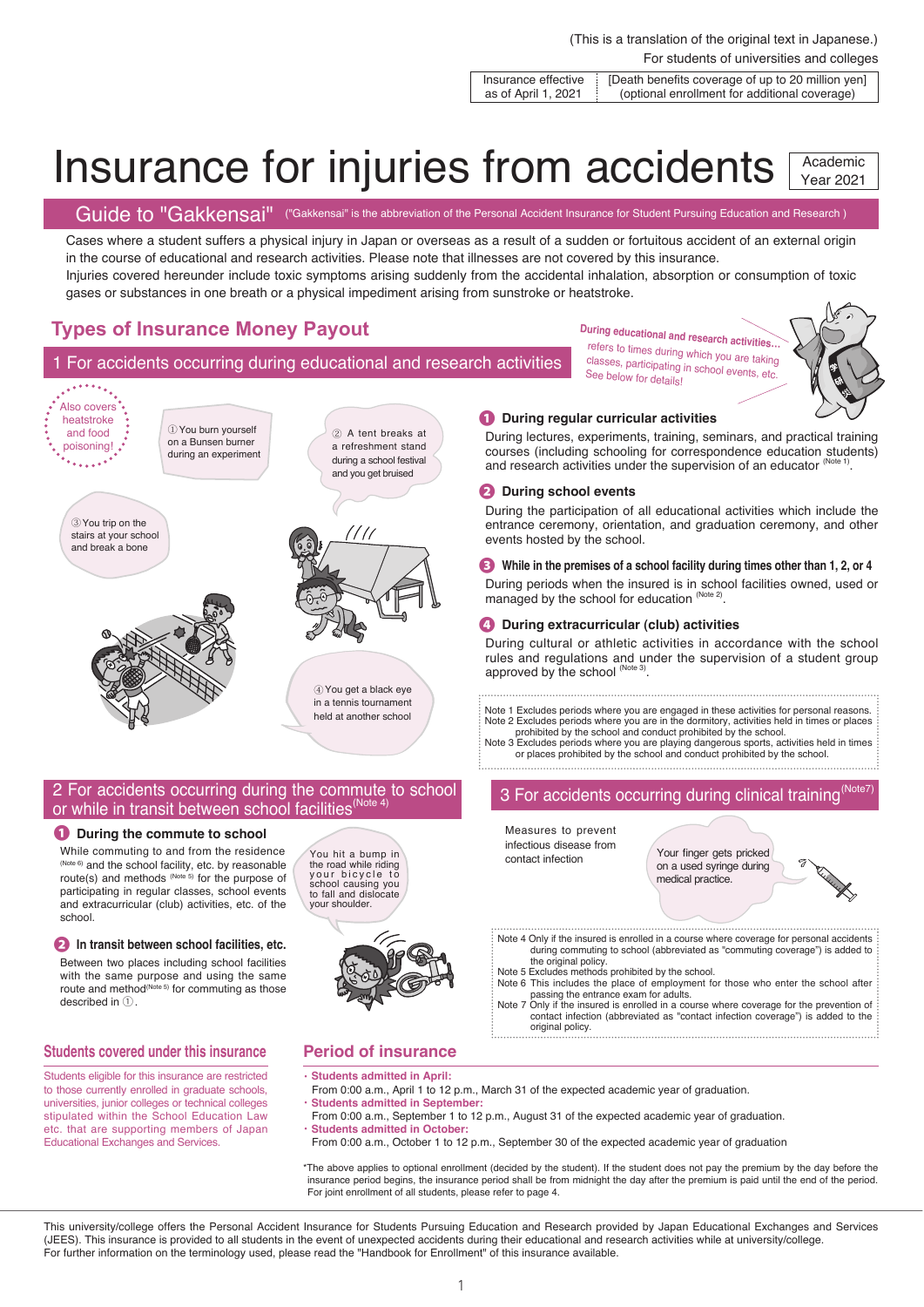## **1. Insurance premiums**

|                               | <b>Basic contract</b>  |                           |                                    | Additional coverage (Note 1)                   |                                    |                                    |
|-------------------------------|------------------------|---------------------------|------------------------------------|------------------------------------------------|------------------------------------|------------------------------------|
| Period of<br><b>Insurance</b> | <b>Daytime Classes</b> | Evening<br><b>Classes</b> | Correspondence<br><b>Education</b> | Additional coverage for commuting<br>accidents |                                    | Additional<br>coverage for the     |
|                               |                        |                           |                                    | Daytime/Evening<br><b>Classes</b>              | Correspondence<br><b>Education</b> | prevention of<br>contact infection |
| year                          | 650 yen                | $100$ yen                 | $100$ yen                          | 350 yen                                        | 40 yen                             | 20 yen                             |
| 2 years                       | 1,200 yen              | 200 yen                   |                                    | 550 yen                                        |                                    | 40 yen                             |
| 3 years                       | 1,800 yen              | 300 yen                   |                                    | 800 yen                                        |                                    | 50 yen                             |
| 4 years                       | 2,300 yen              | 400 yen                   |                                    | 1,000 yen                                      |                                    | 70 yen                             |
| 5 years                       | 2,800 yen              | 500 yen                   |                                    | 1,250 yen                                      |                                    | 80 yen                             |
| 6 years                       | 3,300 yen              |                           |                                    | 1,400 yen                                      |                                    | $100$ yen                          |

\*The annual premium is charged even for those enrolling midway through the academic year.

\*The option for commuting coverage for evening classes in the 6th year is not available.

# **2. Types of claims and amounts**

(1) Death benefits (loss of life within 180 days after an accident, including the day of the accident)

| Scope of Compensation                                                                                                                                                                                                                                                                         | <b>Benefits</b> |
|-----------------------------------------------------------------------------------------------------------------------------------------------------------------------------------------------------------------------------------------------------------------------------------------------|-----------------|
| "Regular curriculum" "During school events"                                                                                                                                                                                                                                                   | 20 million yen  |
| "While in school facilities outside of regular curricular activities or school events"<br>"While participating in extracurricular (club) activities"<br>"During the commute to school or transit between school facilities of the additionally covered insured for the<br>commute to school." | 10 million yen  |

### (2) Physical disability benefits (Note 2) (development of physical disability within 180 days after an accident, including the day of the accident)

| Scope of Compensation                                                                                                                                                                                                                                                                         | <b>Benefits</b>                                         | (Note 2)<br>Death benefits will be paid                      |
|-----------------------------------------------------------------------------------------------------------------------------------------------------------------------------------------------------------------------------------------------------------------------------------------------|---------------------------------------------------------|--------------------------------------------------------------|
| "Regular curriculum" "During school events"                                                                                                                                                                                                                                                   | According to extent<br>1.2 million yen - 30 million yen | in cases that fall under both<br>death benefits and physical |
| "While in school facilities outside of regular curricular activities or school events"<br>"While participating in extracurricular (club) activities"<br>"During the commute to school or transit between school facilities of the additionally covered<br>insured for the commute to school." | According to extent<br>600,000 yen - 15 million yen     | disability benefits.                                         |

(3) Medical benefits (Cases of receiving treatment from a doctor) • Additional hospitalization benefits

| Type of Activity in Which Accident Occurred    |                                                                                                                                                                                                                                                                                                                                                                                                                                                                                                                                                 |                          | Number of treatment<br>days (Note 3) | <b>Benefits</b> |                 | Additional hospitalization<br>benefits (up to 180 days)                                                                                                                           |
|------------------------------------------------|-------------------------------------------------------------------------------------------------------------------------------------------------------------------------------------------------------------------------------------------------------------------------------------------------------------------------------------------------------------------------------------------------------------------------------------------------------------------------------------------------------------------------------------------------|--------------------------|--------------------------------------|-----------------|-----------------|-----------------------------------------------------------------------------------------------------------------------------------------------------------------------------------|
|                                                | (Not covered)<br>(Not covered)<br>Covered in the case<br>Covered in the case<br>of treatment for 14<br>of treatment for 4<br>days or more.<br>days or more.<br>While in the premises of<br>During<br>a school facility outside<br>extracurricular<br>the extracurricular (club)<br>(club) activities<br>activities/during the<br>regardless of<br>commute to school/transit<br>whether it is inside<br>between school facilities<br>or outside the<br>of the additionally covered<br>school facilities<br>insured for the commute<br>to school. |                          | 3 days<br>1day $\sim$                | 3,000 yen       | Hospitalization | Per day<br>hospitalized<br>4,000 ven<br>Additional hospitalization<br>benefits are covered<br>from the first day of<br>hospitalization regardless of<br>the category of activity. |
|                                                |                                                                                                                                                                                                                                                                                                                                                                                                                                                                                                                                                 |                          | 4 days $\sim$<br>6 days              | 6,000 yen       |                 |                                                                                                                                                                                   |
|                                                |                                                                                                                                                                                                                                                                                                                                                                                                                                                                                                                                                 |                          | 13 days<br>7 days $\sim$             | 15,000 yen      |                 |                                                                                                                                                                                   |
|                                                |                                                                                                                                                                                                                                                                                                                                                                                                                                                                                                                                                 |                          | 29 days<br>14 days $\sim$            | 30,000 yen      |                 |                                                                                                                                                                                   |
|                                                |                                                                                                                                                                                                                                                                                                                                                                                                                                                                                                                                                 |                          | 59 days<br>30 days $\sim$            | 50,000 yen      |                 |                                                                                                                                                                                   |
| Covered from<br>the first day of<br>treatment. |                                                                                                                                                                                                                                                                                                                                                                                                                                                                                                                                                 |                          | 89 days<br>60 days $\sim$            | 80,000 yen      |                 |                                                                                                                                                                                   |
|                                                |                                                                                                                                                                                                                                                                                                                                                                                                                                                                                                                                                 |                          | 90 days $\sim 119$ days              | 110,000 yen     |                 |                                                                                                                                                                                   |
| During regular<br>curriculum / school          |                                                                                                                                                                                                                                                                                                                                                                                                                                                                                                                                                 |                          | 120 days $\sim$ 149 days             | 140,000 yen     |                 |                                                                                                                                                                                   |
| events                                         |                                                                                                                                                                                                                                                                                                                                                                                                                                                                                                                                                 |                          | 150 days $\sim$ 179 days             | 170,000 yen     |                 |                                                                                                                                                                                   |
|                                                |                                                                                                                                                                                                                                                                                                                                                                                                                                                                                                                                                 | 180 days $\sim 269$ days | 200,000 yen                          |                 |                 |                                                                                                                                                                                   |
|                                                |                                                                                                                                                                                                                                                                                                                                                                                                                                                                                                                                                 |                          | 270 days or more                     | 300,000 yen     |                 |                                                                                                                                                                                   |

#### (Note 3)

Refers to **the actual number of days of hospitalization or outpatient treatment.** It is **the actual number of days of treatment** from when the injury was sustained until the last day of treatment recognized by a physician as being necessary. Please note that not all days during the period of treatment shall be covered. **Points to note**

(1) The above claims are paid regardless of the compensation from life insurance, health insurance, other accident insurance or the individual that caused the injury. (2) Claims are limited to the amount above, so it is not possible to enroll in multiple courses.

(3) Even if you visit several hospitals on the same day, the number of days of treatment is still one (1) day. Note that even if you visit two hospitals on the same day, the number of days of treatment will not be two.

### (4) Contact infection prevention benefits (Note 4)

| Scope of Compensation    | <b>Benefits</b>                             |  |
|--------------------------|---------------------------------------------|--|
| During clinical training | 15,000 yen per one accident (fixed payment) |  |

Scope of Compensation Benefits<br>During clinical training<br>During clinical training<br>15,000 yen per one accident (fixed payment)<br>15,000 per per one accident (fixed payment)<br>event (including the day of the event).

Add additional premiums for additional coverage desired.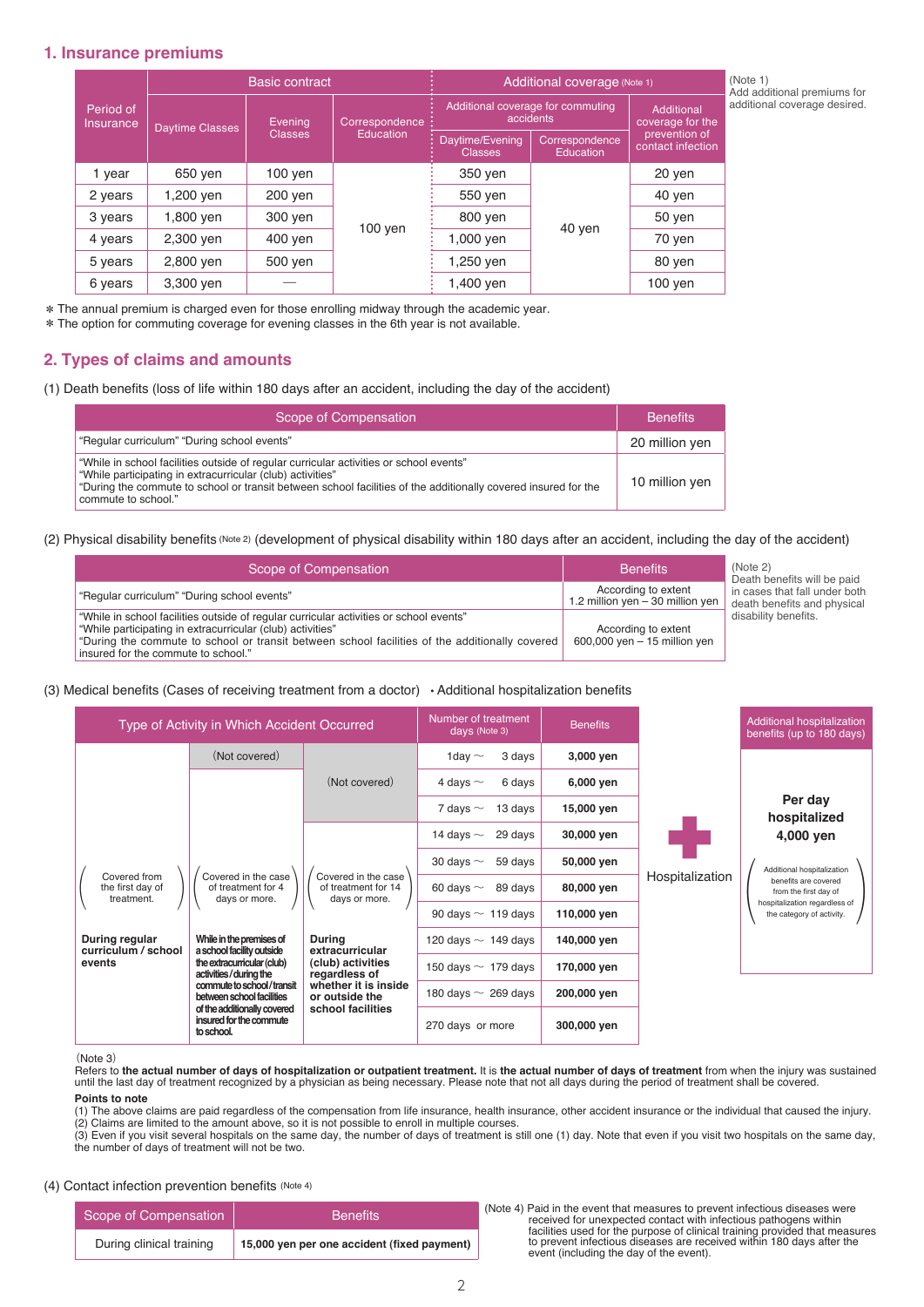# **3. Enrollment details**

Follow instructions as given by your school, as enrollment procedures and the courses available differ at each school (Note 5). (Note 5) Graduate schools, universities, junior colleges or technical colleges stipulated within the School Education Law etc. that are supporting members of Japan Educational Exchanges and Services

### **4. Main cases not covered under benefits**

### • Accidents (injuries) due to the following reasons:

Willful acts or gross negligence of the policyholder or the insured (those covered under this insurance) or beneficiary; acts of conflict, suicide, or crime by the insured, accidents caused while driving unsafely due to being unlicensed or under the influence of alcohol or narcotics; encephalopathy, diseases, or insanity; pregnancy, childbirth, preterm birth or miscarriage; medical treatment for surgery (excluding cases for treatments of injuries covered under this insurance); earthquakes, eruptions, or resulting tsunamis (excluding periods the insured is engaged in observational activities of these natural phenomena); war, insurrections, and riots; accidents due to harmful substances from nuclear fuel materials (excluding periods the insured is engaged in research or experiments that use devices that utilize nuclear fuel materials, nuclear fuel contaminants, or similar substances); radiation or radioactive contamination (excluding periods the insured is engaged in research or experiments that use devices that emit radiation or radioactivity); medically objective symptoms such as whiplash or lumbago; accidents during dangerous outdoor extracurricular activities including mountain climbing (activity that use mountain pick axes), luge, bobsledding, hang gliding, and skydiving, etc.; competition, trial runs, or free runs on competition grounds of vehicles or automobiles as extracurricular activities; the execution of the insured's sentence, etc.

**Accidents that do not fulfill the conditions of being sudden, unexpected, and of an external origin, such as acute alcoholic intoxication caused by drinking alcohol or injuries that become aggravated over time, are not covered.**

### **5. Other**

#### • Duty of disclosure

Please confirm the duty of disclosure on page 4.

#### • Duty of notice

After enrolling in this insurance, please inform the section in charge (the students section, student support section, health center, etc.) without delay in the occurrence of any of the following:

- Changes from day, evening, or correspondence classes
- Withdrawal from school (including expulsion and death).
- Absence from school for one year or more in total during the period of insurance

#### • Cautions in the event of an accident

In the case of an accident covered under this insurance, **report the time, place, situation, and extent of damages for accidents to the section in charge of your university, as well as inform the school insurance counter of Tokio Marine & Nichido Fire Insurance Co., Ltd. by using either an Accident Notice postcard (available at your university), by fax, or alternatively, by PC via the Accident Report System**. Please be aware that the right to request claims is bound by the statute of limitations of three years.

#### • Designated beneficiary for death benefits

Death benefits will be paid to the legal heir of the deceased.

#### • Handling of insolvency cases of an insurance company

In the event that the underwriting insurance company should become insolvent, there may be cases where the payment of claims, refunds, etc. is frozen for a certain period of time or where the amount of claims, refunds, etc. is reduced. Moreover, this insurance shall fall under the Nonlife Insurance Policyholders Protection Organization of the Insurance Business Act, and claims and refunds shall be partially compensated by the Organization. Partial compensation by the Organization shall be as follows:

- The period of insurance is under one year: In principle, 80% (or 100% for claims arising from an insured event within three months of the suspension of payment of an insolvent insurance company.)
- The period of insurance is over one year: In principle, 90% (or below 90% for over five years in the event that the rate of return on policies used to calculate premiums at the time of insolvency of the underwriting insurance company has always been higher than the standard interest rate set by the cabinet minister in charge for the past five years.

#### • Guide regarding the handling of private information

Japan Educational Exchanges and Services (JEES), the policyholder of this insurance, will provide private information concerning the names, student numbers, payment dates, etc. of students enrolled in this insurance to the underwriting insurance companies in relation to this insurance. The underwriting insurance companies and their group companies\* will use such private information concerning this contract for the purposes of underwriting decisions, management and implementation of duties under this contract, provision of incidental services, information and provision of various other insurance and financial products and related services, conducting questionnaires, as well as in cases (1) to (6) mentioned below. The purposes of using particular confidential health and medical information (sensitive information) are restricted to the scope considered necessary for the appropriate operation of insurance business and the like, under the Insurance Business Law Enforcement Regulations.

- (1) Private information in this contract shall be provided to entities to accomplish purposes of use deemed necessary. Entities include entrusted businesses (including insurance agencies), insurance brokers, medical institutions, entities related to insurance claims and payments, financial institutions, and the like.
- (2) Private information shall be used in cooperation with other insurance companies and the General Insurance Association of Japan for the purpose of making decisions regarding insurance claim payments and other matters.
- (3) Private information shall be used in cooperation between Tokio Marine & Nichido Fire Insurance Co., Ltd. and its Group companies, as well as between Tokio Marine & Nichido Fire Insurance Co., Ltd. and affiliated companies for the purpose of providing and introducing products and services.
- (4) Private information shall be supplied to reinsurance companies for the purposes of entering, renewing and managing reinsurance contracts.
- (5) Private information shall be provided to secured parties for administrative procedures regarding the establishment, etc. of security rights of pledges, liens, etc., as well as the management, and exercise of such rights.
- (6) Insurance money claim information etc. (including past information) of those covered by insurance shall be provided to the policyholder and the student enrolled in this insurance to ensure stable operation of the contract (e.g., judgments of insurance underwriting relating to renewal contracts)

For details, please refer to the websites of Tokio Marine & Nichido Fire Insurance and other underwriting insurance companies. Private information will be included in a list of enrolled members prepared by their schools which JEES submits to Tokio Marine & Nichido. Should you find it difficult to agree to the above, you are requested to inform JEES immediately. (Agreement to the above is required to enroll in this insurance.)

• This guide introduces the details of Personal Accident Insurance for Students Pursuing Education and Research. Before enrolling, please be sure to carefully read the Explanations of Important Points. The details of this insurance contract given in the insurance clauses mentioned on JEES webpage. For any points unclear to you, please contact the counter of this university/college (the student section, student support section, health center). After enrolling, please read the "Handbook for Enrollment of Personal Accident Insurance for Students Pursuing Education and Research."

• Personal Accident Insurance for Students Pursuing Education and Research is a contract of coinsurance entered into between Japan Educational Exchanges and Services and the following insurance companies, Tokio Marine & Nichido Fire Insurance Co., Ltd. acting for and on behalf of the other insurance companies. Each insurance company bears obligations under the contract, not jointly but separately, in accordance with its underwriting share determined at the time of acceptance. For details of the shares, please confirm with JEES.

Aioi Nissay Dowa Insurance Sompo Japan Insurance Tokio Marine Nichido (Lead insurance company) Mitsui Sumitomo Insurance

• This insurance, Personal Accident Insurance for Students Pursuing Education and Research, is a group contract between Japan Educational Exchanges and Services (JEES), the policyholder, and students, the insured (those eligible for insurance), who are enrolled in schools that are supporting members of JEES. In principle, JEES reserves the right to request the insurance policy and the right to cancel the insurance contract.

〈Policyholder〉 Japan Educational Exchanges and Services Student Insurance Division, Student Support Department  $\overline{T}$  153-8503 4-5-29 Komaba, Meguro-ku, Tokyo TEL:03-5454-5275 URL:http://www.jees.or.jp/

| <b><i><u>{Underwriting Lead Insurance Company}</u></i></b> |
|------------------------------------------------------------|
| Tokio Marine & Nichido Fire Insurance Co., Ltd.            |

For further information, please read the "Handbook for Enrollment" of this insurance available on the JEES website.  $\|F\| \leq \frac{1}{2}$  IFFS  $\#W$